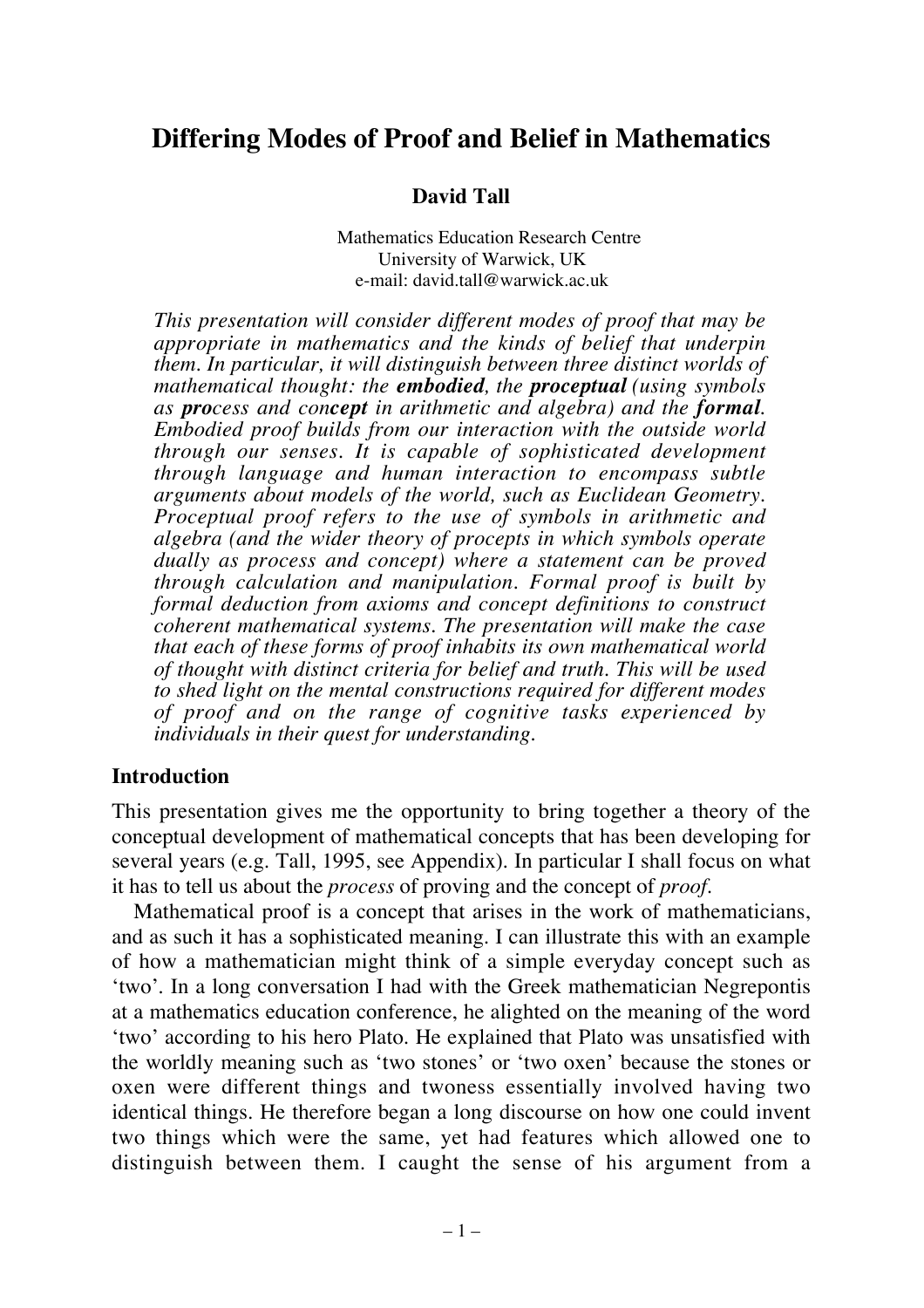philosophical point of view but I tried to put forward that the idea of 'twoness' in the growth of a child could not be approached from such a lofty intellectual position. He continued at length and, at a moment when he drew breath, I interjected and said that, if he would let me make one comment in one sentence that I felt was relevant, then I would remain silent so that he could complete the burden of his argument. After some protestation from him, I got in my one sentence. It was this: 'Plato was very young when he was born.'

Negrepontis continued on his discourse about the 'golden section', which he explained could be computed by what we would nowadays recognize as an infinite series in two essentially different ways. These different sequences of computation had the same eventual value, and therefore we had two things that were the same (in value) but essentially different. With a great final flourish he ended up with Plato's idea of twoness involving two objects that were the same, but could be distinguished.

At this point I reminded him of my one sentence interjection. I acknowledged that Plato was indeed highly sophisticated in his meaning for the number two, but that, when he was born, Plato could not talk and lived for months off his mother's milk without a philosophical discussion of any kind. My question to him was then, 'How did Plato, who was once a helpless child, develop into the great philosopher whose name has lasted for over two millennia?' Surely the answer lies in some kind of cognitive development, and what education is interested in is not just the product of that development, but the *process* of how it occurs and can be encouraged to occur.

My discussion today grows out of this observation. I ask: 'How does the sophisticated notion of mathematical proof arise in the development of the child and how can we encourage it to occur?' To begin to respond to this question I need to begin with the notion of proof itself.

### **What is proof for a mathematician?**

Proof is one of those fundamental concepts on which all mathematicians seem to agree. Yet if we dig a little beneath the surface, we find subtleties that are not easily explained away. In their wonderful book, *The Mathematical Experience*, Davis and Hersh caricature what they call 'the ideal mathematician':

He rests his faith on rigorous proof; he believes that the difference between a correct proof and an incorrect one is an unmistakable and decisive difference. He can think of no condemnation more damning than to say of a student: 'He doesn't even know what a proof is.' Yet he is able to give no coherent explanation of what is meant by rigor, or what is required to make a proof rigorous. (Davis & Hersh, 1981, p. 34)

The authors continue with fictional interchanges between the 'ideal mathematician' and representatives typical of other groups. The ideal mathematician is unable to give any explanation to a university's public information officer of the details or applications of his work, or say anything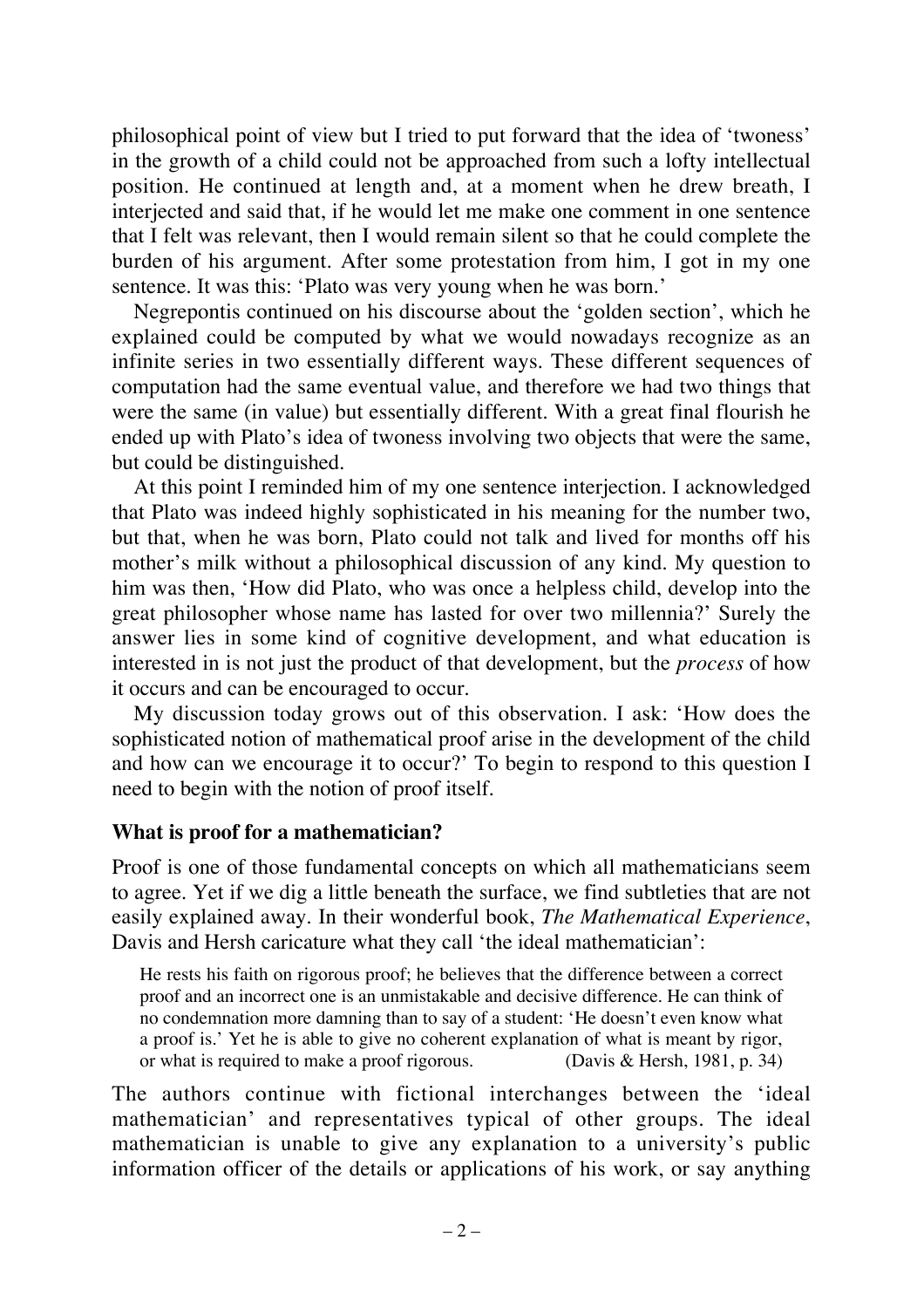that is understandable to 'the ordinary citizen'. (p. 38.) He fares no better with a student, explaining that 'proof is what you've been watching me do at the board three times a week for three years'. (p. 39.) … 'everybody knows what proof is. Just read some books, take courses […], you'll catch on.' (p. 40.) He has difficulties with a philosopher too, ending a conversation by saying 'I'm not a philosopher, philosophy bores me. You argue, argue, argue and never get anywhere. My job is to prove theorems, not to worry about what they mean'. (p.41).

In this way we see that, though proof is the central idea of modern mathematics, quite what it *is* is a matter of implicit, rather than explicit, agreement between members of the mathematics community. In my own case, as a first year undergraduate, I was intoxicated with the beauty of Halmos's *Naïve Set Theory* and looked forward to the day when the naïve viewpoint expressed in this book was supplanted by the ultimate formal truth. For me, that truth never came. I believe now that this perfect proof is an illusion. It is sensed by communities<sup>1</sup> of mathematicians who strive for such perfection, but have to be satisfied with a compromise that stylises proof to focus on important issues while suppressing those things that are considered contextual.

I realised this myself intuitively when I wrote *Foundations of Mathematics* with Ian Stewart over 25 years ago (a book still in use in undergraduate mathematics today). There we spoke not only of the need for explicit hypotheses in quantified set-theoretic statements, and the deduction of successive lines of proof using only axioms, established theorems in the theory, and preceding lines of the current proof, but also of the 'contextual truths' that had been long established, so that they need no longer be quoted explicitly to burden the reader. As an example, we built up over several chapters, the notion of the real numbers as a complete ordered field in three stages:

- 1. proving sufficient properties directly from the axioms for a field to establish a context for arithmetic.
- 2. Assuming properties of arithmetic as being contextual and focusing on properties of order,
- 3. Assuming properties of arithmetic and order as being contextual and focusing on the property of completeness.

In this way we attempted to introduce young undergraduates to the style of presentation of mathematics, distinguishing between what was, in a given context, self-evident and not in need of specific comment and what was new and needed explicit proof. These ideas of what may be assumed contextually

 $\frac{1}{1}$  $<sup>1</sup>$  Here I say 'communities' in the plural because, although mathematicians would claim to</sup> generally agree on standards for proof , different communities, such as topologists and logicians or constructive mathematicians and non-standard analysts, may present proofs in distinctly different ways, including unspoken assumptions that they take for granted.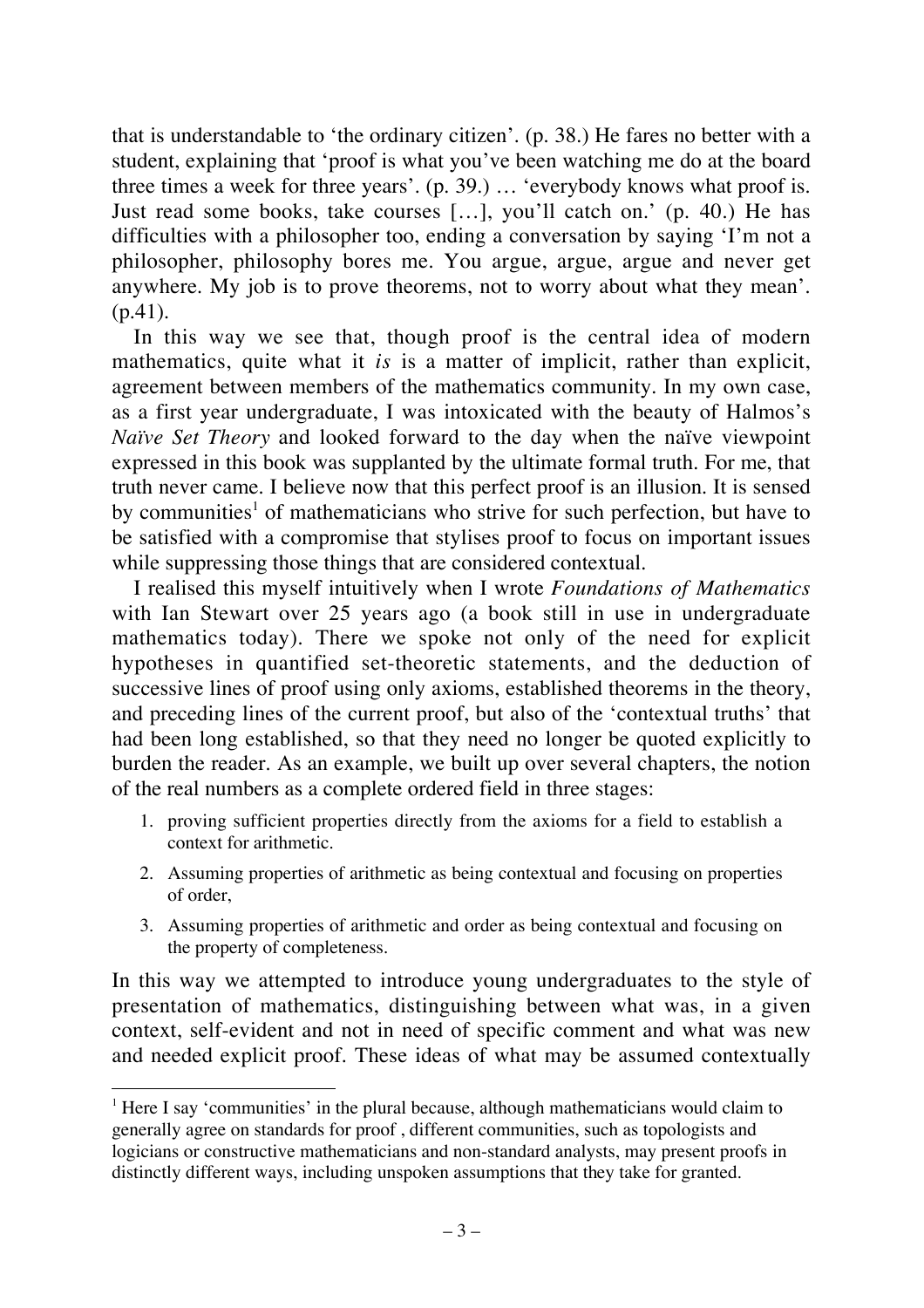and what needs to be explicitly proved, using logical deduction and previously established results, is highly non-trivial and, I would suggest, is implicit rather than explicit in the minds of most mathematicians.

This is a natural consequence of how the brain focuses on essential ideas and suppresses less significant material. It happens as we learn new ideas in mathematics and lose contact with earlier ideas that are no longer sufficiently relevant or powerful to take up thinking space. In *The Learning of Mathematics 8-13*, we find the comment:

After the formalization had been taught, or three months later, the practical or preformalization work which led up to it was often forgotten or not seen as significant. (Johnson (ed.), 1989, p. 219)

In his article on *Proof and Progress in Mathematics*, Fields medallist Thurston observed:

After mastering mathematical concepts, even after great effort, it becomes very hard to put oneself back into the frame of mind of someone to whom they are mysterious. (Thurston, 1994, p. 947)

Such forgetting has interesting implications for experts planning the curriculum to teach students:

One finally masters an activity so perfectly that the question of how and why students don't understand them is not asked anymore, cannot be asked anymore and is not even understood anymore as a meaningful and relevant question.

(Freudenthal, 1983, p. 469)

In this way we may conjecture that most professional mathematicians have become so expert in the conventions of their community that they are no longer aware of how they came to be so sophisticated. At a conference focused on proof, it is therefore incumbent upon us to revisit the notion of proof, to seek its special characteristics, dependent in part on the community of mathematicians, but also to investigate the cognitive growth of proof as the individual matures to find out how we might hope to encourage our students to grasp its essential nature. That nature, however, cannot be found simply by attempting to reproduce what it is that mathematicians do in a form appropriate for younger and more naïve students. We need to look a little deeper into the nature of proof itself, not only within the community of practice of mathematicians, but in its human development.

In Tall (1999) I made a foray into the cognitive development of proof, considering how proof is dependent upon the representations that the student has available, starting with prediction and experiment in the real world, proof by computation in arithmetic and manipulation in algebra, proof at university. Subsequently, I realised the fundamentally different ways of thinking in different modes of mathematical representation, which relate not just to formal *proof*, but to human *belief*.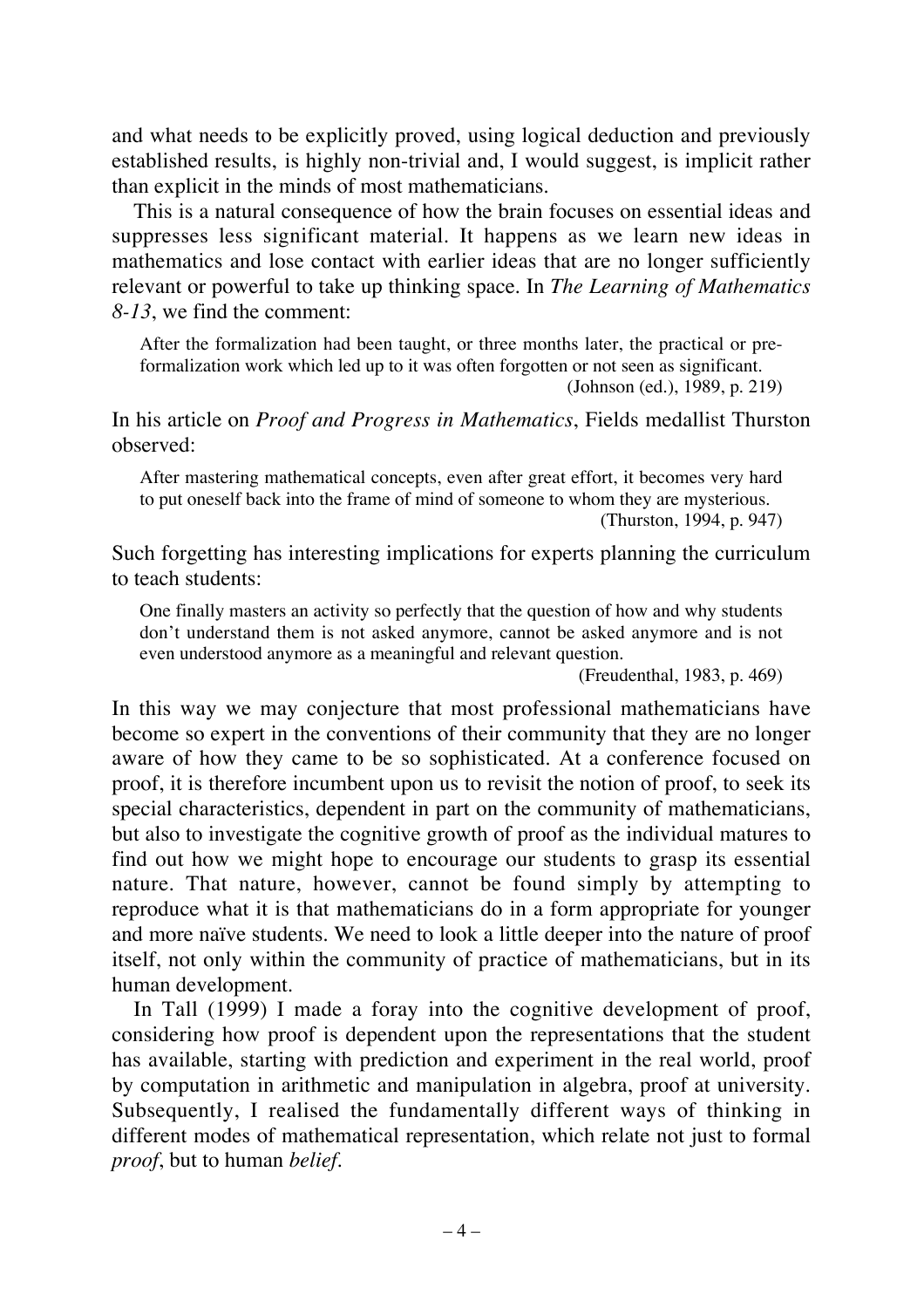## **Three worlds of mathematics**

Over recent years I have been attempting to grasp the essential nature of cognitive growth from child to mathematician, including how and why different individuals develop mathematical thinking in different ways. I realised slowly that the lines of development of my work were coalescing into three distinct threads:

- 1. Those relating to our sensory perceptions of and physical actions on the real world and our reflections on these perceptions and actions that led to conceptions of properties then relationships between properties that I began to realise led naturally to the individual to *invent* Platonism.
- 2. Those relating to our use of symbolism in arithmetic, algebra and more general analytic forms that enabled us to calculate and manipulate to get answers.
- 3. The formal axiomatic world of mathematicians that is the final bastion of presentation of coherent theories and logical proof using axioms and definitions expressed in quantified set-theoretical statements that could be manipulated using the laws of logic.

Over the last decade and more, these threads have crystallised into a form where I see them as quite different worlds of mathematics, with different ways of operating, developing different standards of validity and truth. I have named them, and characterised them as follows:

- 1. The *embodied world* of perception and action, including reflection on perception and action, which develops into a more sophisticated Platonic framework,
- 2. The *proceptual world* of symbols, such as those in arithmetic, algebra and calculus that act as both *pro*cesses to do (e.g. 4+3 as a process of addition) and concepts to think above (e.g. 4+3 as the concept of sum) as formulated in the theory of procepts (Gray and Tall, 1994).
- 3. The *formal world* of definitions and proof leading to the construction of axiomatic theories, (Tall, 1991).

For a more detailed discussion of these ideas, consult Tall 2002, Watson, et al, 2002, available as downloads from my website www.davidtall.com/papers.

I am aware of such previous uses of the term 'world' such as microworlds, or the 'three worlds of Popper'. At first I referred to them in other ways, perhaps as 'modes of thought' or 'stages of development'. However, as I looked at a wide range of contexts in which we think about mathematics, the constant distinctions between them made me realise even more that, whilst some individuals can operate and live in each of these modes as they see fit, many operate predominantly in one world (or perhaps two). I saw how different the worlds of proof in geometry and proof in arithmetic and algebra are, and the huge difficulty most university students have with the transition to the formal world. So, for me, the notion of 'three different worlds' of mathematics has become a most useful and productive way of thinking.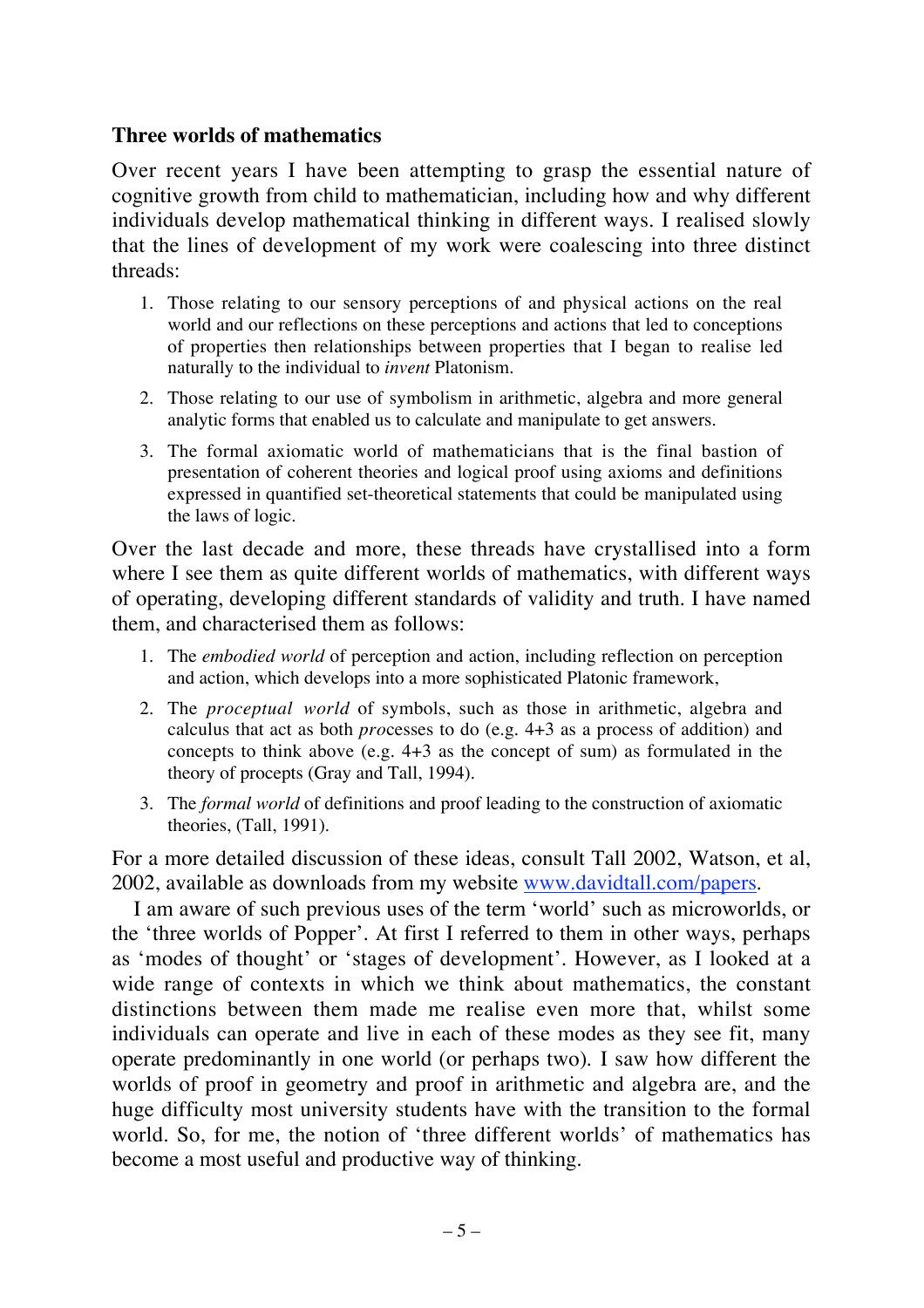#### **Cognitive development of the three worlds**

The three worlds develop cognitively in sequence, first the embodied world in a sensori-motor form, with its roots in physical perception and action. Then the proceptual world begins by building from embodied actions such as counting, adding, grouping and sharing, to develop symbolic forms for number, sum, product, division, and so on. This world is characterised by the use of symbols that operate dually as process (e.g. counting) and concept (e.g. sum). As the child grows, both these worlds are available. It is much later, if at all, that individuals meet the formal world of axiomatic definition and proof.

Each world develops in an idiosyncratic way. The embodied world is initially based on perception of the properties of physical objects. Language allows us to furnish them with descriptions, which allows us to identify them – that is a circle 'because it is round', that is a square' because it has four equal sides and its angles are right-angles'. Subtly the descriptions become more precise until the purpose is shifted to *definitions* of objects, where we can now test if an object is what we claim it is by checking if it satisfies the definition. As soon as an object has a definition, say an isosceles triangle is 'a triangle with two sides equal' then we can see if this implies that it has other properties, for instance that it is 'a triangle with two *angles* equal'. Definitions of concepts naturally lead to a process of deduction: *if* the object has these properties, *then* it will have those properties. In this way, using the idea of 'congruent triangles' to establish a template for 'sameness', Euclidean proof is developed as a verbal formulation of embodied properties of geometric figures. This leads to the concept of Euclidean theorem, and such theorems can be built, one upon another to develop the theory of Euclidean geometry (van Hiele, 1986).

The proceptual world of symbols is quite different. Each concept starts out as a process, for example the process of counting uses symbols that allow us also to think of them as (number) concepts. Likewise, the process of addition 3+4 becomes the concept of sum, the process of repeated addition (multiplication) becomes the concept of product. This leads to the calculations of arithmetic, carried out initially as (embodied) processes becoming symbolic algorithms. From here, algebra develops, in part as an expression of the generalization of arithmetic, where a symbol such as 2*n*–1 represents a typical process of evaluation, in this case "double *n* and take away one". This process (of evaluation) is encapsulated as a concept (of expression), the expression 2*n*–1, which can now be manipulated by algebraic operations.

The formal world uses such experiences from both these worlds to build the world of formal definition and proof. However, there is an important difference between Euclidean proof and formal proof. In the embodied world we 'know' objects through our senses and select properties to define them. In the formal world we first make the definitions using quantified set-theoretic statements and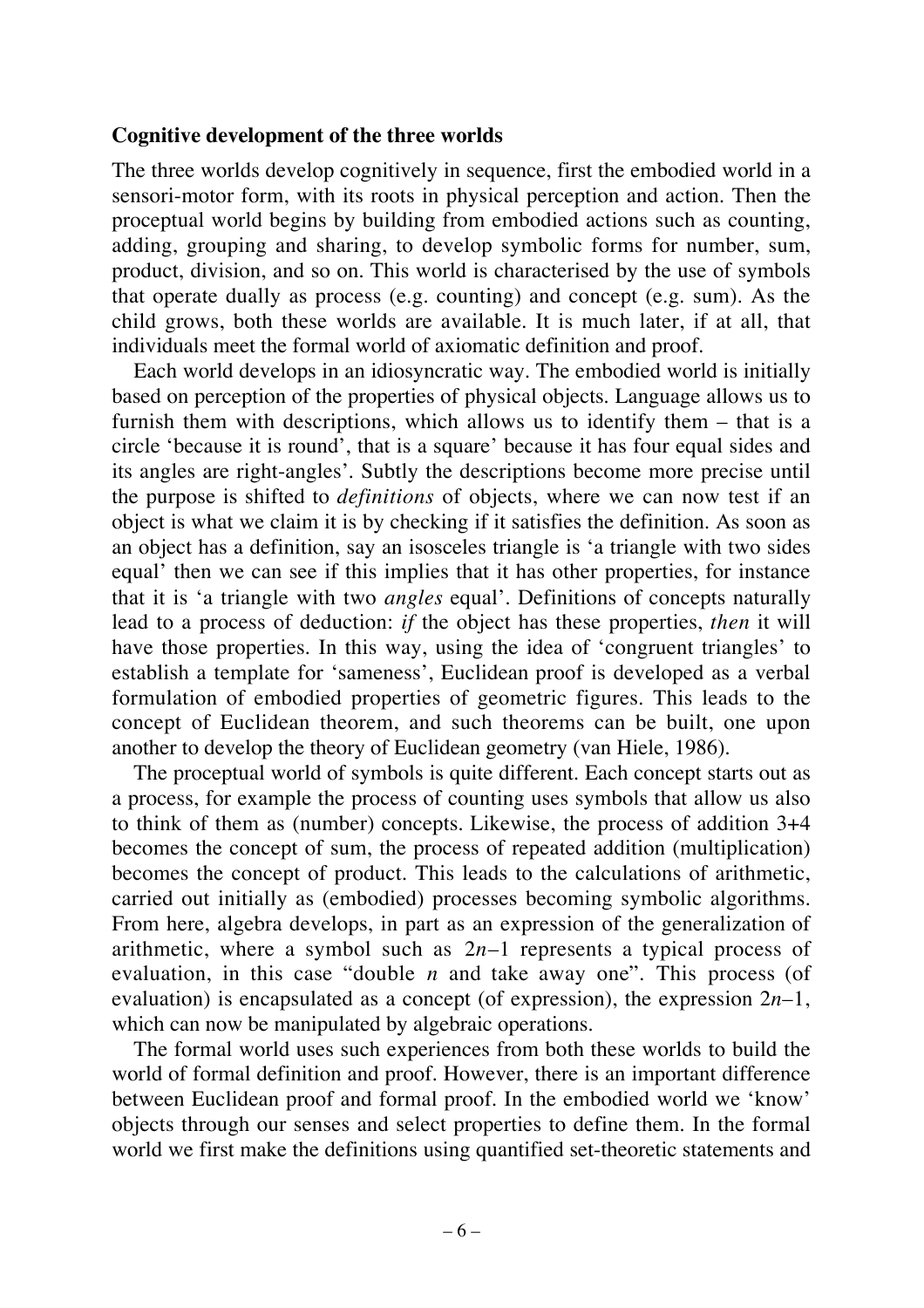then construct objects that satisfy them. This move from the embodied 'concepts giving rise to definitions' to the formal 'definitions giving rise to concepts' is a change in emphasis that involves a significant reconstruction of meaning. In addition there is a change in practice from the use of (embodied) 'prototypical figures' in Euclidean geometry to quantified statements that causes a seismic shift in meaning. Formal proof as a *process* begins from explicit quantified definitions and deduces that other properties hold as a consequence. This establishes theorems as *concepts* in their own right, which can be used as building blocks to build yet more theorems, constructing a logically deduced formal theory from explicit foundations.

#### **Validity in different worlds of mathematics**

Proof, which is the central idea of the formal world, has earlier manifestations in the embodied and proceptual world, each of which has a distinct notion of validity. However, mathematicians rarely endow these earlier forms of argument as being worthy of the name 'proof'. An alternative approach is to consider not only the process of deduction, but also wider notions of validity that may be used by students to justify their beliefs. One such notion is a 'warrant for truth'.

I first met this idea framed in the notion of 'mathematical warrant' in the PhD thesis of Melissa Rodd (1998, 1997). Rodd (2000) defines a warrant as 'that which secures knowledge'. As one of several examples, she considers the case that the sum of the first *n* whole numbers is  $\frac{1}{2}n(n+1)$  and discusses whether various experiences can act as a warrant. These include:

• proof by induction,

and

• a picture of the sum of the first *n* numbers as a staircase, and the putting together of two staircases to give a rectangle of area *n* by *n*+1 (figure 1).



Figure 1: twice the sum 1+…+*n* is a rectangle *n* by *n*+1.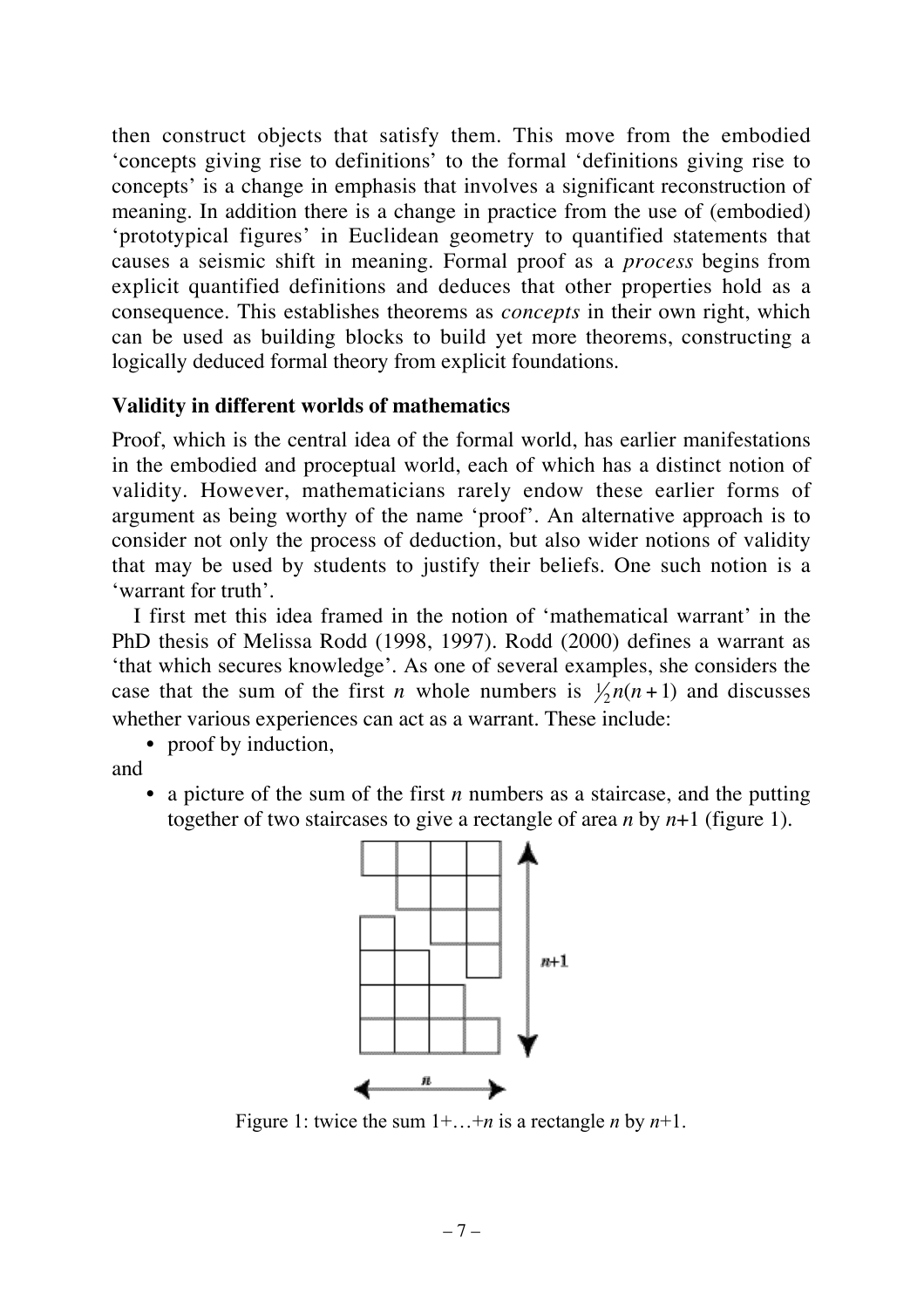In addition to these two proofs, I would add the intermediate proof in the proceptual world, as essentially discovered by the boy Gauss in adding the numbers 1 to 100.

| add                                       | $1 + 2 + ... + 99 + 100$ |
|-------------------------------------------|--------------------------|
| columns                                   | $100 + 99 + ... + 2 + 1$ |
| 101 + 101 + ... + 101 + 101 = 100 × 101\n |                          |

Figure 2: twice the sum of the first 100 numbers is  $100 \times 101$ .

He simply imagined the numbers in the reverse direction and, on adding them in succession, he obtained 101 for each sum a total of 100 times, so twice the sum is  $100\times101$  and the sum of the first 100 numbers is half of this. The proof is generic and applicable to any number of terms.

These examples offer three ways of convincing:

- (a) the pattern in a picture (embodied),
- (b) the pattern in an arithmetic calculation (proceptual),
- (c) an induction proof (formal).

The status of these warrants for truth is dependent on the community of practice. For many students (and for Rodd herself), (a) and (b) are convincing, but (c) is not. For the community of mathematicians, however, (c) is a proof, and (a) and (b) may have deficiencies and may be relegated to the level of 'arguments'. For instance, (b) is not a proof if it only deals with a single value (in the given case,  $n = 100$ ) but if it is seen as a generic case that applies to all natural numbers, then it is seen as being more convincing.

What this shows are three distinct ways of convincing, one embodied, one proceptual and one formal. Each has a different warrant, the embodied one uses a pattern to allow us to 'see' the truth of the statement, the second uses the same pattern in a numerical calculation, the third uses a formal proof by induction.

However, the situation is more complex than this. Each world of mathematics has its own sequence of development and warrants for truth are not static notions that are fixed for all time. As the individual grows in sophistication, the need for subtler arguments becomes apparent.

#### **Different sequences of development for proof**

The embodied world encourages a growth of subtlety in proof from initial experiments with the physical world to later proofs in Euclidean geometry. In the embodied world, warrants for truth begin through physical prediction and experiment to test whether the experiment leads to an expected conclusion. How do we 'know' that the angles of a triangle add up to 180°? Well, just cut a triangle out of paper, and tear off its corners. When you put the three corners together, they form a straight line!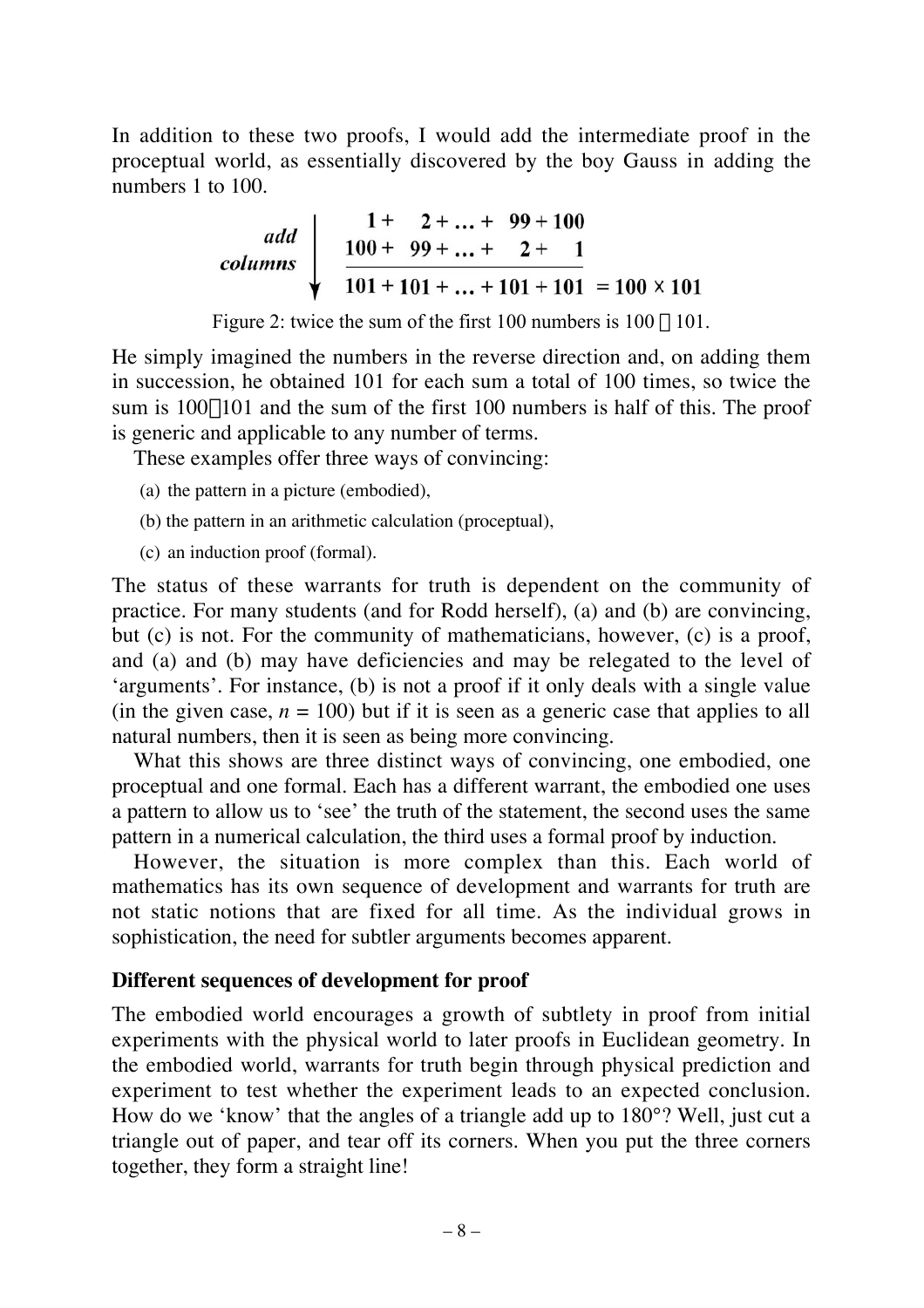

Figure 3: A physical demonstration

In this particular case, the demonstration involves tearing a specific triangle. However, this is a *generic* example that enshrines the general argument in the particular case. By performing a *thought experiment* the individual may later transform such an enactive, physical proof into a verbal Euclidean proof by reflecting on it. Suppose one took a triangle *ABC* and drew a line *DE* through *B* parallel to *AC*. Then the angles  $\angle$ DBA and  $\angle$ BAC are alternate angles between parallel lines and are therefore equal, similarly angles  $\angle EBC$  and  $\angle BCA$  are equal. But  $\angle$ DBA,  $\angle$ ABC and  $\angle$ CBA make a straight line, which is 180°, so  $\angle BAC$ ,  $\angle ABC$  and  $\angle BCA$  also add up to 180°, as required.



Figure 4: A Euclidean Proof

This example shows the embodied world as a natural environment to grow from physical experiment on figures through the use of language to build deductive relationships in Euclidean geometry. Indeed, the research of Rosch *et al.* (1976) on 'basic categories', shows that the child first names categories that are the most general that have an image to represent that category such as 'apple, doll, dog' rather than a more general category such as apple as a fruit or a more refined category of apple such as a Cox, a russet or a golden delicious. This is just what mathematicians do. They take basic categories of geometric figures as a starting point, such as triangle, circle, point, line, and build up a more comprehensive structure of formal relationships between them.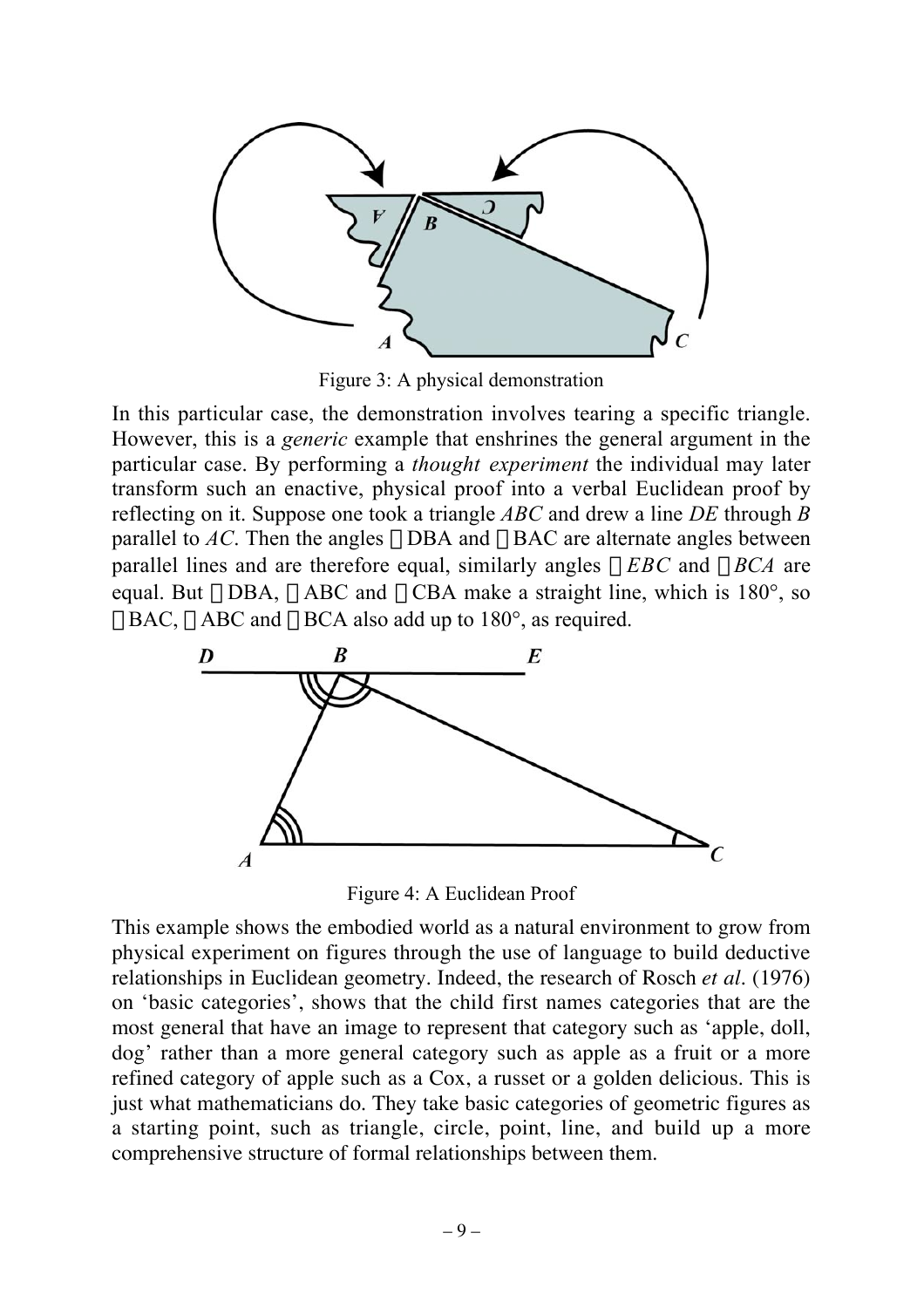Generic examples using actions on specific objects can also give warrants for truth of arithmetic properties. For instance, we can *see* that two and three make the same total as three and two by holding up the requisite number of objects and the total is the same irrespective of the order. This 'order irrelevancy principle', later called 'the commutative law', arises through experience and observation. In the embodied world it is *not* a 'law' imposed *on* the real world, it is an *observation* of what happens *in* the real world.

We do not need to perform the calculation for *all* numbers, we can see the general statement in the particular pattern for  $2+3 = 3+2$ , as in the (lengths of) arrays of blocks forming a number track:



Figure 5:  $3+2$  is the same (length) as  $2+3$ 

It does not matter if we were to draw 3+2 or 5+7 or 12+9, they all follow the same kind of pattern. Again, a generic example gives a warrant for truth of the notion of order irrelevance of addition.

In the proceptual world, truth can also be tested by computation and manipulation. Our experiences of generic examples from the embodied beginnings of arithmetic give us warrants for truth of the general laws such as the commutativity of addition  $x + y = y + x'$  or the distributivity of † multiplication over addition  $x(y + z) = xy + xz$ . Children are just assumed to 'know' them to be true from experience of arithmetic and assume they will also naturally hold in algebra. There are other 'truths', however, such as

$$
(a-b)(a+b) = a2 – b2
$$

that we 'show to be true' by carrying out simpler operations of algebra based on 'facts' already 'know' to be true. For instance:

$$
(a - b)(a + b) = (a - b)a + (a - b)b = a2 – ba + ab – b2 = a2 – b2.
$$

 $x + y = y + x$  in algebra, but when confronted with a daunting sum involving We know from the work of Collis over 30 years ago that some children are happy that sums of small numbers are commutative and even agree that large numbers, they are caught up with the need to *calculate*, and lose their confidence that such a large sum is commutative. Thus we *cannot* assume that children 'know' the basic rules in this way, nor that they can have the sophistication to know which rules are 'known' (whatever that means) and which 'need to be proved'.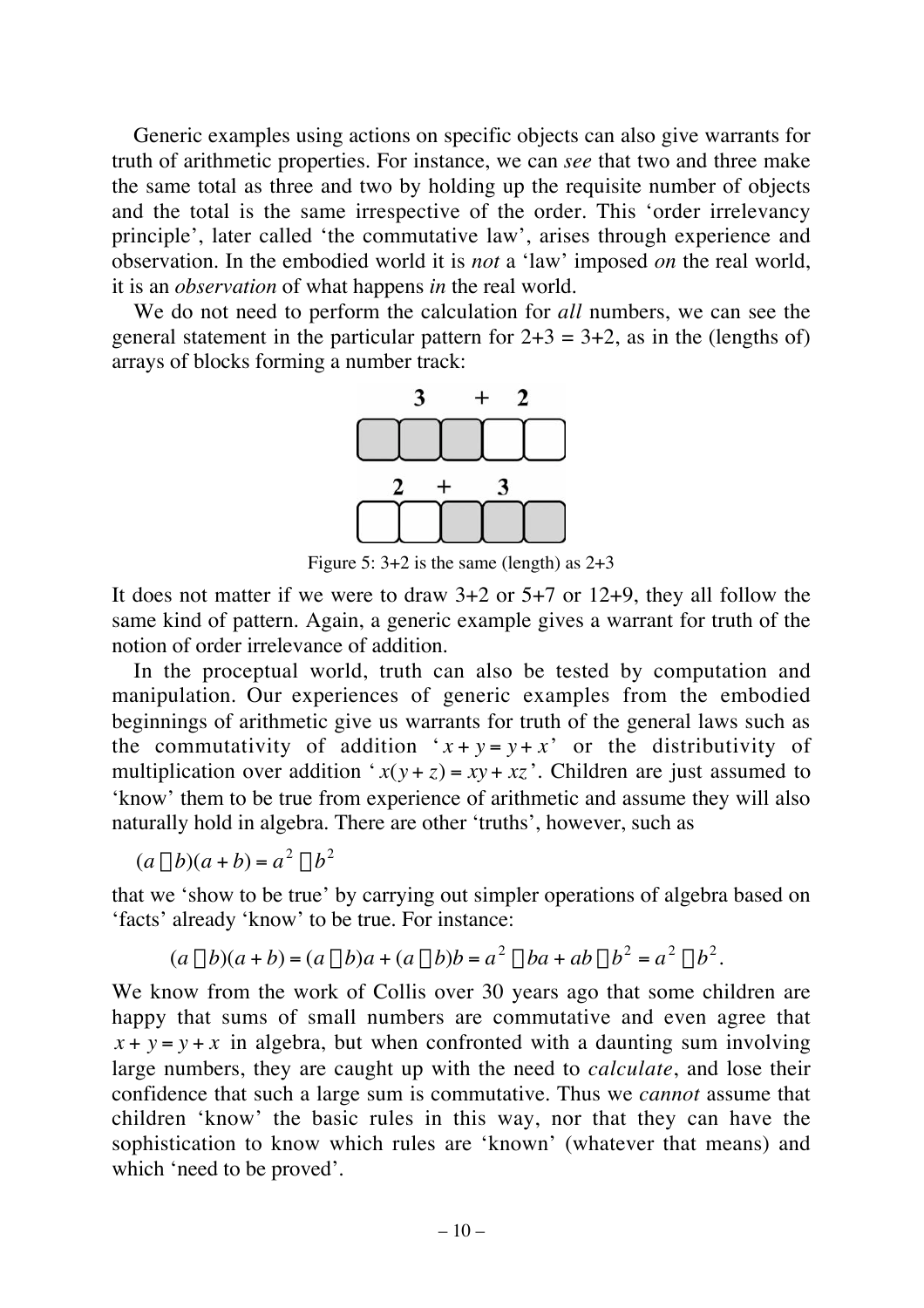In the nineteenth century, mathematicians were beguiled by such examples to such an extent that Peacock pronounced his law of 'algebraic permanence', asserting that laws that hold in one mathematical system would naturally hold in a larger system. He used this law to justify carrying the rules of arithmetic over to the rules of algebra. He was, however, in a word, *wrong*, The reverse is true, in any extension of a given system, there are *always* rules from the old system that no longer hold in the bigger system as the bigger system has more structure in it. For instance in the natural numbers, there is always a 'next' number, in rational numbers there is not; the real numbers are ordered, the complex numbers are not.

Tall et al (2001) show the many discontinuities in the expansion of number systems in secondary schools, from whole numbers to integers, from integers to rational numbers, the use of whole number powers, fractional powers, negative powers, infinite decimals, infinite limit processes and so on. How, in such a system is a child to maintain his or her bearings to be sure that what 'is true' remains true? Those who succeed in the proceptual world invariably become accustomed to carrying out such tasks supported by their embodied imagery and the guidance and approval of the teacher. They learn by convention what is contextual (and not requiring proof) such as the commutative law, and what is requires proof, such as the formula for the difference between two squares.

In the formal world, the situation changes again. Statements like ' $x + y = y + x'$  or ' $x(y + z) = xy + xz'$  are no longer true because of one's prior computation. What matters is that the structure obeys the given axioms related experience, they are true because *they are asserted to be true as axioms* for an axiomatic mathematical structure, say in a field or ring. The symbol *x* + *y* need from the axioms, one knows that this result is then true of *all* the examples in no longer carry with it any meaning of addition or involve any actual process of to the symbols and then, having proved a result solely by logical deduction which the axioms are satisfied.

In figure 6 we represent some of these ideas diagrammatically. The picture is not meant to be final, or complete, for there is still much reflection to be performed. However, it shows the growth of the embodied world on the left, starting with perception and action, at a stage when generic examples act as warrants for truth through experiment. Early perceptions are clarified and refined by verbal discussion, leading to descriptions of already existing objects. These descriptions change to more precise definitions, so that descriptions become *pre*scriptions. If an object has the properties cited in the definition then this prescribes that the object is an example of the defined object. From here, different ways of describing objects naturally lead to a process of deduction: *if* the object has *this* property, *then* it has *that* property. A procedure of deductive proof is established based on the notion of congruent triangle. This leads from the *process* of Euclidean proof to the *concept* of a Euclidean theorem, and on to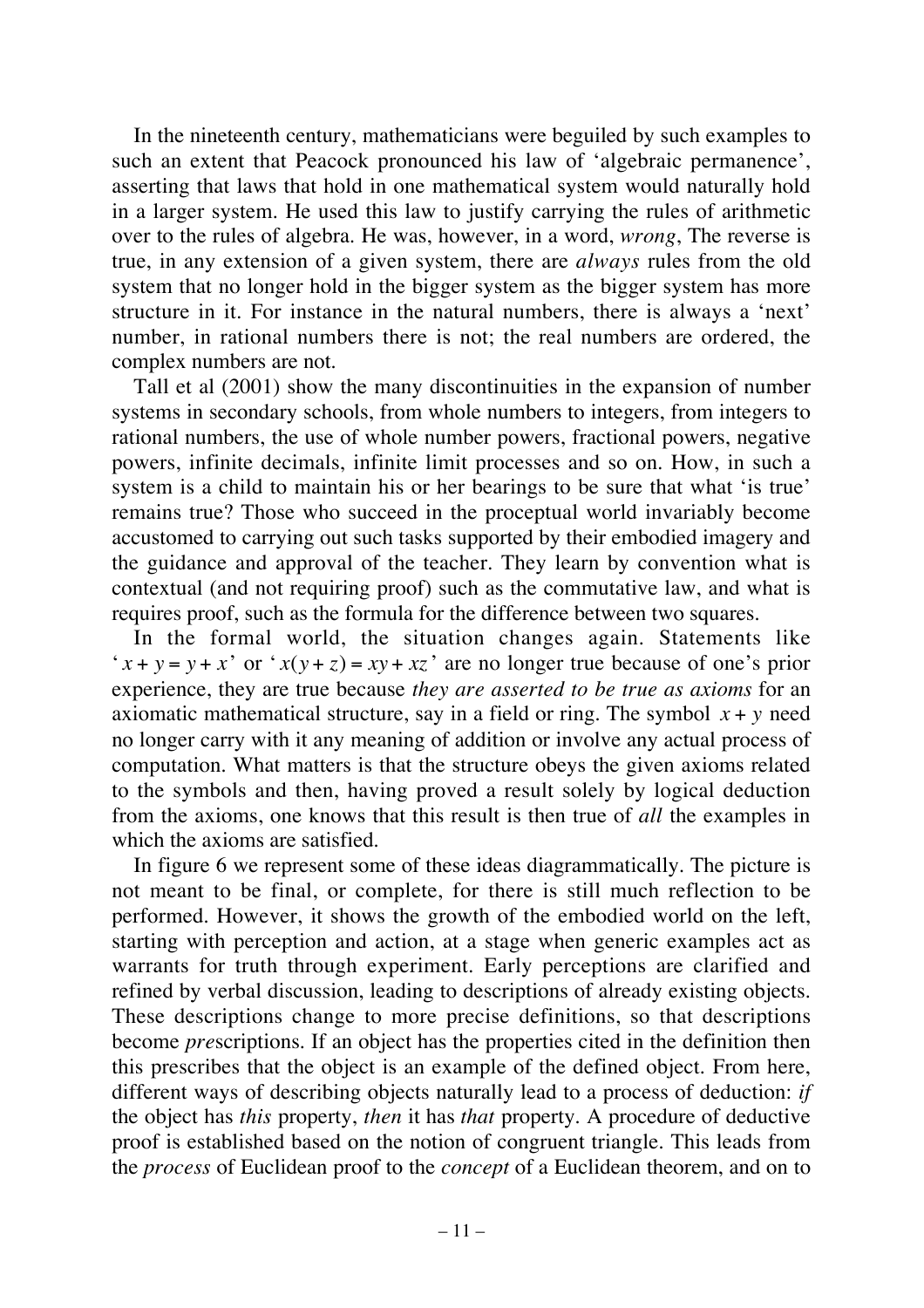the construction of the full panoply of Euclid's books as an exemplar of a cogently deduced theory from specified starting assumptions.

In comparison to this, the development of the proceptual world is quite different. The process of counting is encapsulated as the concept of number and generic examples based on embodiment help the child to build a sense of the general properties of arithmetic. This leads to the use of letters as generalised arithmetic, which itself gives a new warrant for truth. For instance, to show that the sum of two consecutive odd numbers is a multiple of 4, take the first to be  $2n - 1$  where *n* is any whole number, then the next is  $2n + 1$  and their sum is



 $(2n-1) + (2n+1) = 4n-1+1 = 4n$ 

Figure 6: An outline of growth in three different mathematical worlds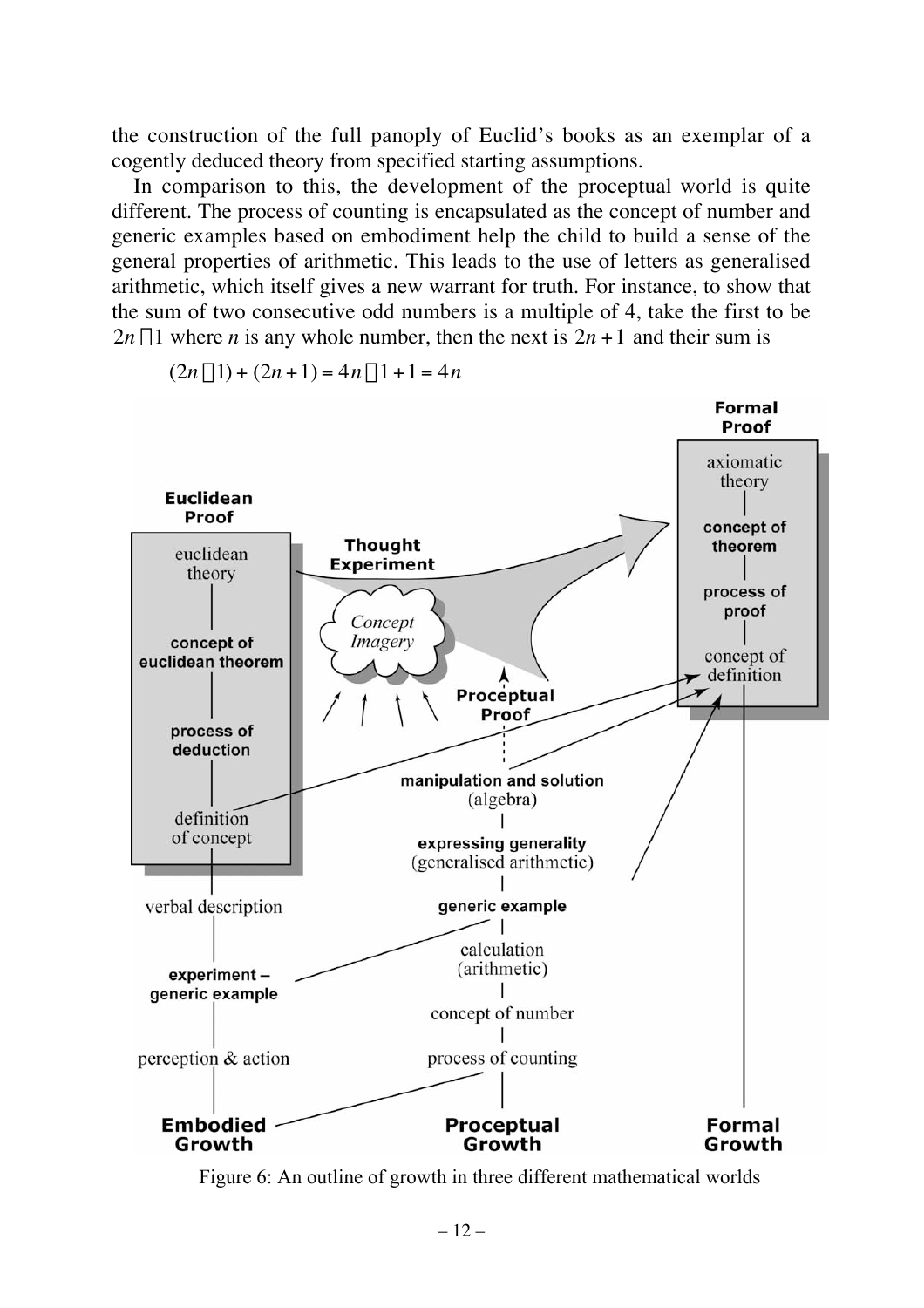which is clearly a multiple of 4. (But did you see which rules of arithmetic were used implicitly? Is it *really* proved from explicit truths? On the contrary, certain properties are used implicitly, such as the fact that a sum of several terms can be re-ordered and re-grouped without affecting the value.) Algebra gives us a warrant for truth, based on implicit use of 'rules of arithmetic', by manipulation of symbols. It also allows us to provide answers to problems by using algebraic methods of manipulation to produce a solution. But, in order to do this, one requires a sense of the conventions involved, which are usually implicit.

Moving to the formal world, we see the first item being the 'concept of definition', a neat play on words to distinguish the meaning from the phrase used in the embodied world, which was the 'definition of concept'. This underlines the idea that the definition is used to give meaning to the concept in the formal world, not the other way round.

There is a parallel between the development of Euclidean proof in the embodied world and formal proof in the formal world. Indeed, in line with van Hiele theory, we see the definition leading to the process of proof, encapsulated as the concept of proof and then the concepts are organised in a deductive sequence to give the whole theory. This parallel was noted by Chin (2002) in his PhD thesis and will feature in another paper here (Chin & Tall, 2002). However, even here, when we speak of the sequence

```
definition \rightarrow process of proof \rightarrow concept of proof \rightarrow axiomatic theory,
```
we find that the next category is developing before the previous one is established, so that a student can be at several points in the sequence at different times, as was found by Guttierez *et al* (1991) in van Hiele theory. This shows that, however we attempt to grasp the growth of proof and make it precise, the categories overlap and are not mutually exclusive.

Proof is not a purely formal art, whatever may be claimed by those who say they practice it. All new theorems must come from somewhere, and they do *not* come by writing down random statements to see what might or might not be proved. Mathematicians prove new theorems, not because they find them by formal proof, but because they have intuitions that intimate that certain theorems might be true, and *then* they set out to prove them. Take the case of *Fermat's Last Theorem*, which took over three centuries to produce a proof of a 'theorem' that so many tried to prove and failed (see, for instance, Stewart & Tall, 2002).

Or, consider the case of John Nash, featured in the book and film *A Beautiful Mind*. There we find that the mathematicians at Princeton between the two great wars *despised* people who produced proof. Lefschetz, who was the head of department at the time, created an atmosphere in which what mattered was the ability to predict an intriguing theorem. If no one could prove it, so much the better. Such ideas are the stuff of mathematics. Once proved they are no longer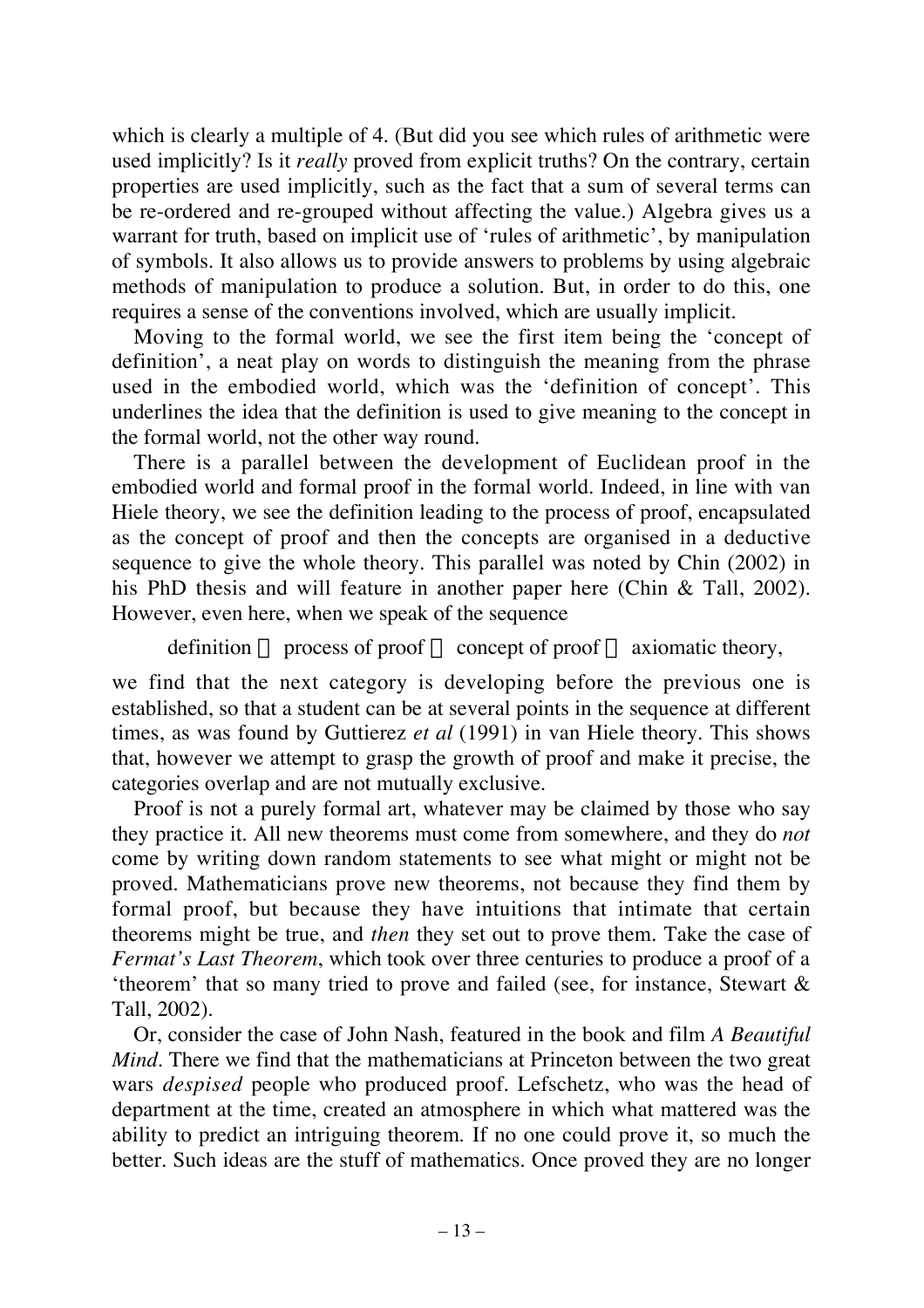interesting. Lefschetz wrote a famous book on Topology, which it was my pleasure to read as a graduate student at Oxford. However, he wrote it when he was on sabbatical, and this meant he had no students around to correct the many mistakes he made throughout the text! John Nash, too, valued 'good theorems' that others agreed were important but had not yet been proved. He used to set such theorems as exercises for his undergraduates on their examinations, asserting that they might, in their fresh innocence, see a path to the truth unavailable to those whose minds had been tarnished by too much effort in tackling them.

Thus it is that proof, the pinnacle of formal mathematics, is not achieved by formal means. So, how is it achieved? In figure 6, I add a cloud to represent the *concept imagery* that is part of the mental structure constructed by the individual in thinking about mathematics. Embodied ideas, sense of pattern in both embodiment and symbol use, all contribute to the concept image, (described in Tall & Vinner (1981), p.152 as 'the total cognitive structure that is associated with the concept, which includes all the mental pictures and associated properties and processes'). The concept image is used to imagine thought experiments, to conceive of possible definitions and possible theorems that might arise from those definitions. This gives a possible route from intuition to the formulation of theorems that might subsequently be given a formal proof.

Pinto and Tall (2001, 2002) show that such routes are available to undergraduates. Some successful undergraduates do take a *formal* route to learning about proof, accepting the definitions, committing them to memory and working with the logical relationships to build up a knowledge of formal mathematics. Others, however, take a *natural* route, building from their concept images and reconstructing their concept images in increasingly sophisticated ways to make their embodied ideas into a meaningful representation of the definition.

Figure 7 (overleaf, taken from Tall, (2001)) shows how formal proof interrelates with thought experiments based on the concept image, with the movement being in *both* directions. Imagery can be used to suggest theorems to prove. On the other hand, amongst theorems that might be proved, there are some that are more enlightening than others. These are called *structure theorems*. A structure theorem is deduced by formal methods from the concept definition. However, it has a special function: it formulates the *structure* of an axiomatic system in such a way that it may be used as a richer image on which new thought experiments may be performed. Such structure theorems exist throughout formal mathematics. For instance, a finite dimensional vector space over a field *F* defined axiomatically must have the structure of *n-tuples* in the field *F*. Or a group defined axiomatically must, by Cayley's Theorem, have the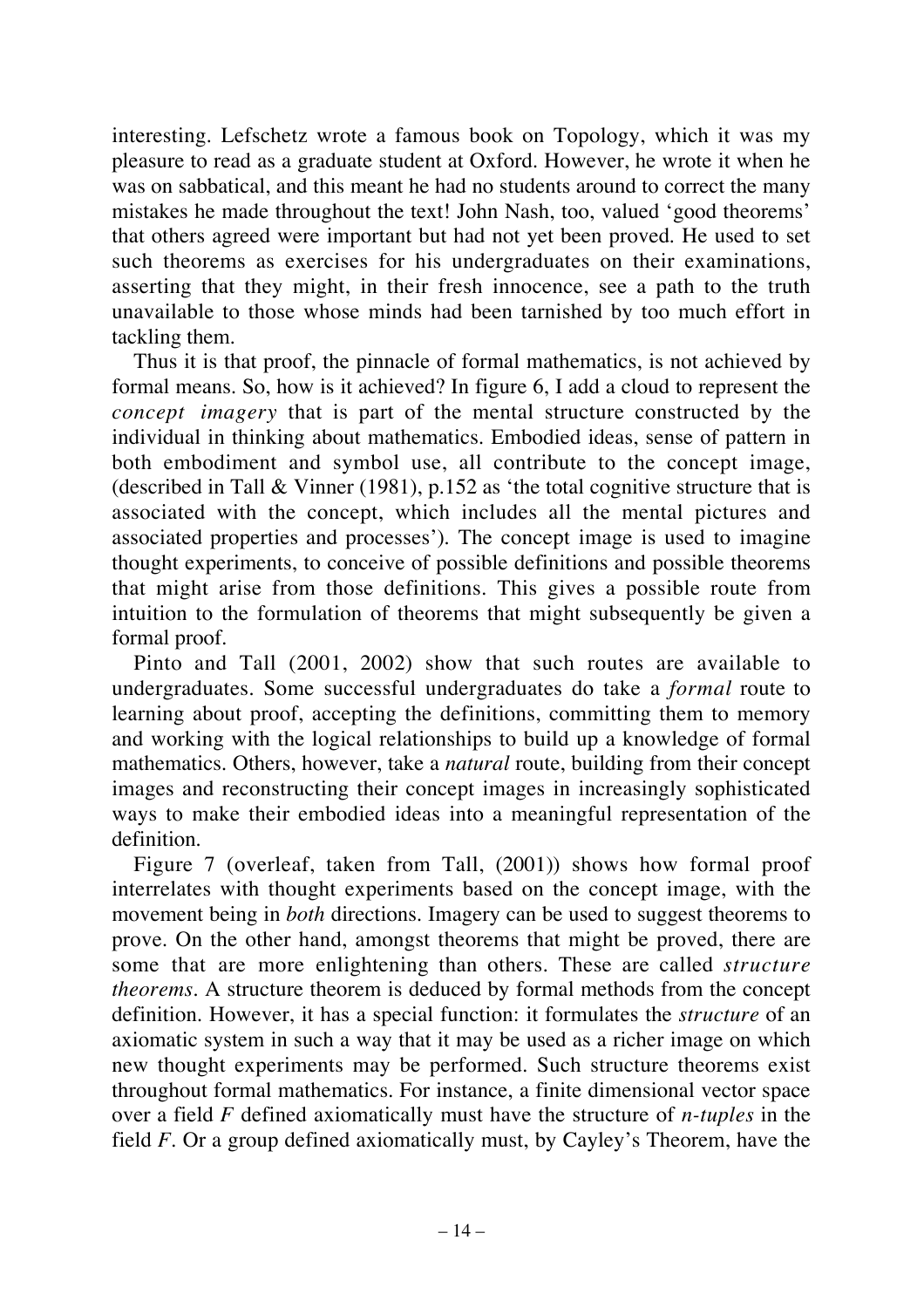structure of a group of permutations of a set. Or that a complete ordered field has the structure of the real number line.

Structure theorems are important because they relate axiomatic concepts to mental embodiments that confirm the nature of the structure. This not only allows the individual to use the structure as a mental embodiment to think, it allows an interplay between imagery, often based on embodiment, and formal structure, based on logic. Lakoff and his colleagues (Lakoff & Johnson, 1999, Lakoff & Nunez, 2000) claim that *all* mathematics comes from embodiment. It certainly underpins conceptual growth, as we have seen. However, what is certainly true is that formal mathematics attempts to base its deductions on more than just imagistic thought experiments, so that the theorems that are proved work not only in a single embodiment (such as that of the geometric figures in Euclidean geometry) but in *any*!structure that obeys the axioms.



Figure 7: Interplay between concept image and formal proof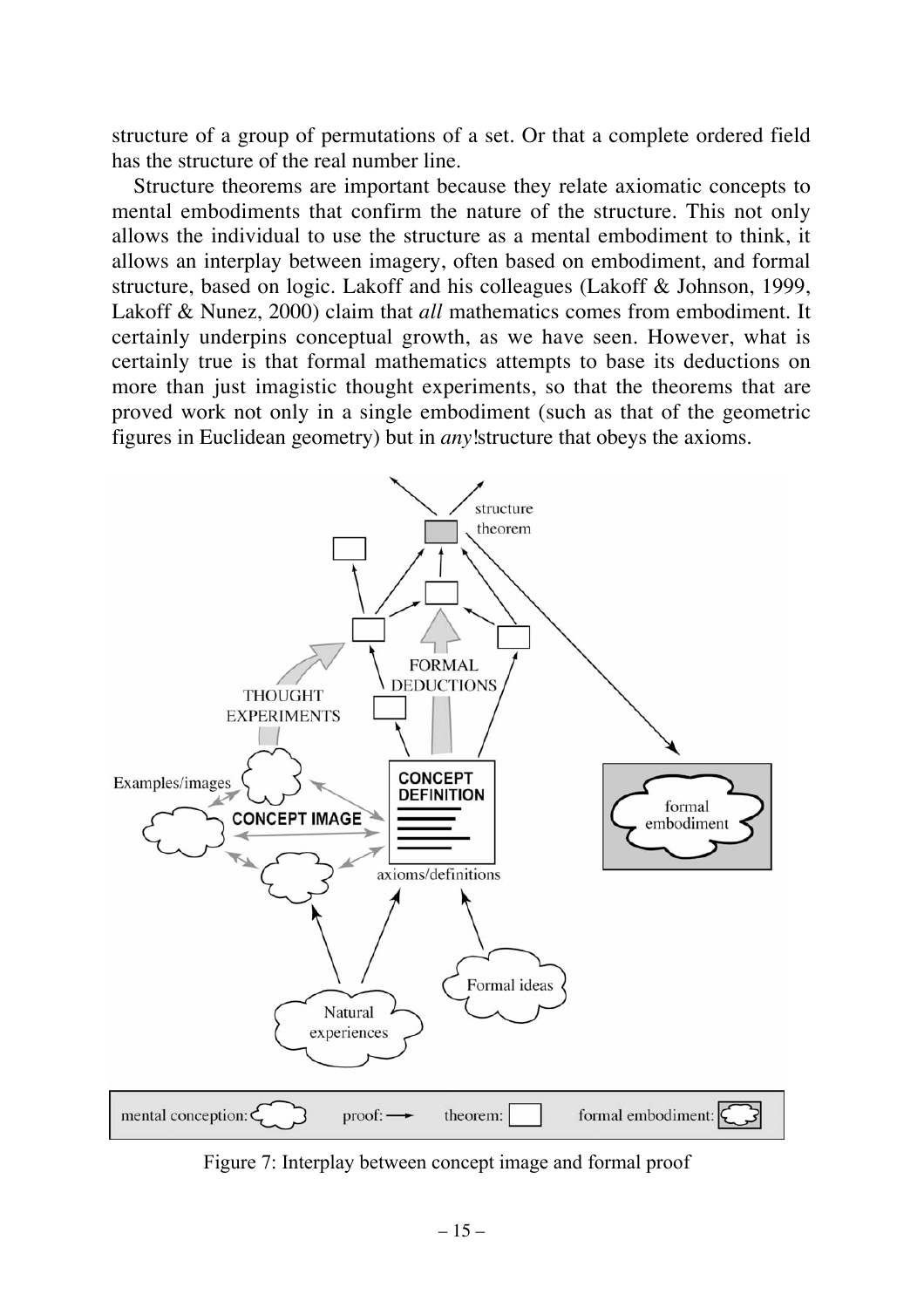This is the power of formal proof, over and above the power of insight that may come from a particular embodiment. It is the fundamental reason why formal proof is the foundation of the work of research mathematicians. However, such formal proof is the pinnacle of mathematical development, and requires the implicit understanding shared by mathematicians to sustain it. To reach such a refined level requires a long and complex cognitive development. As this development progresses, the different warrants for truth in the different worlds of mathematics develop different meanings through different ways of building knowledge. Without the biological development of the human brain we would not have the power of mathematics. We would do well to remember this and work to understand the nature of this development and how we may use this knowledge in the educational growth of our children.

#### **References**

Davis, P. J. & Hersh, R. (1981). *The Mathematical Experience*. Birkhauser: Boston.

- Freudenthal, H. (1983). *Didactic phenomenology of mathematical structures*, Dordrecht: Reidel.
- Gray, E. M. & Tall, D. O. (1994). Duality, ambiguity and flexibility: A proceptual view of simple arithmetic. *Journal for Research in Mathematics Education*, 25, 2, 115–141.
- Chin, E.-T. (2002). *Building and using concepts of equivalence class and partition*. PhD Thesis, University of Warwick.
- Chin, E.-T. & Tall, D. O. (2002). Mathematical Proof as Formal Procept in Advanced Mathematical Thinking. This volume.
- Guttierez, A., Jaime, A. & Fortuny, J. M. (1991). An alternative paradigm to evaluate the acquisition of the van Hiele levels. *Journal for Research in Mathematics Education*, 22, 237–251.
- Johnson (ed), (1989): *Children's Mathematical Frameworks 8–13: A Study of Classroom Teaching*. Windsor UK: NFER-Nelson.
- Lakoff, G. & Johnson, M. (1999). *Philosophy in the Flesh*. New York: Basic Books.
- Lakoff, G. & Nunez, R. (2000). Where Mathematics Comes From. New York: Basic Books.
- Pinto, M. (1998). *Students' Understanding of Real Analysis*. PhD Thesis, Warwick University.
- Rodd, M. M. (2000). 'On mathematical warrants', *Mathematical Thinking and Learning*, Vol. 2 no. 3, 221-244.
- Rodd, M.M. (1997). Beliefs and their warrants in mathematics learnin*g*, in Pehkonen, E. (Ed.) *Proceedings of the 21st Conference of the International Group for the Psychology of Mathematics Education*, Vol.4, pp.64-71. Lahti, Finland.
- Rodd, M.M. (1998). *Mathematical warrants, objects and actions in higher school mathematics*. Ph.D. thesis, the Open University.
- Rosch, E., Mervis, C., Gray, W., Johnson, D., Boyes-Braem, P. (1976). Basic Objects in Natural Categories. *Cognitive Psychology* 8: 382–439.
- Stewart Ian & Tall, David, (1977). *Foundations*, Oxford University Press.
- Stewart Ian & Tall, David (2001). *Algebraic Number Theory and Fermat's Last Theorem*. Peters.
- Tall, D. O. (ed.) 1991. *Advanced Mathematical Thinking*. Kluwer: Dordrecht.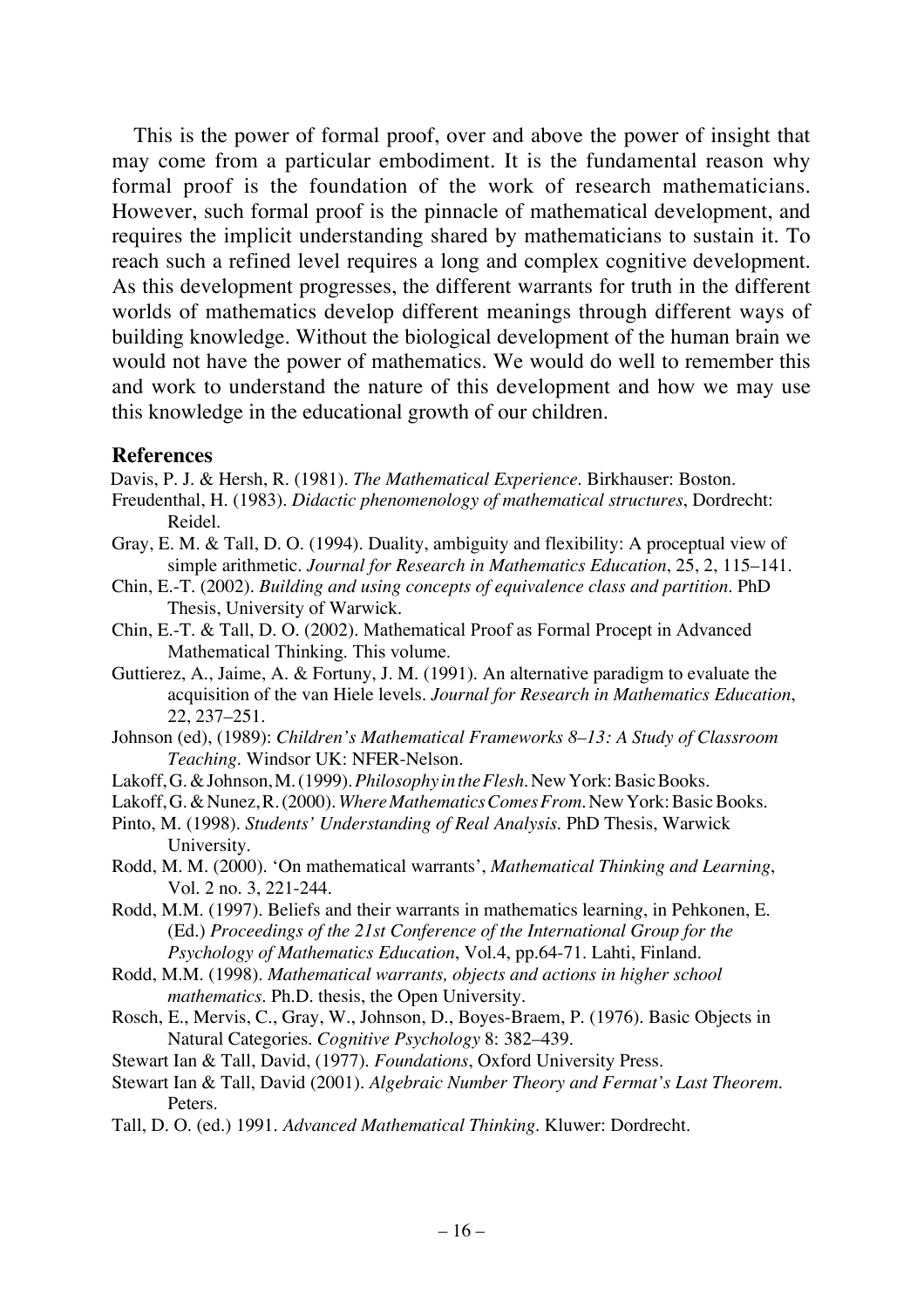- Tall, D. O. (1999). The Cognitive Development of Proof: Is Mathematical Proof For All or For Some? In Z. Usiskin (Ed.), *Developments in School Mathematics Education Around the World*, vol. 4, 117–136.Reston, Virginia: NCTM.
- Tall, D. O., (1995), Cognitive growth in elementary and advanced mathematical thinking. In D. Carraher and L. Miera (Eds.), *Proceedings of PME X1X*, Recife: Brazil. Vol. 1, 61–75.
- Tall, D.O., Gray, E., M., Bin Ali, M., Crowley, L., DeMarois, P., McGowen, M., Pitta, D., Pinto, M., Thomas, M., Yusof, Y., (2001). Symbols and the Bifurcation between Procedural and Conceptual Thinking, *The Canadian Journal of Science, Mathematics and Technology Education*, 1, 80–104.
- Thurston, W. P. (1994). On proof and progress in mathematics, *Bulletin of the American Mathematical Society*, **30** 2, 161–177.
- Van Hiele, P. M. (1986). *Structure and Insight. A Theory of Mathematics Education*. London: Academic Press Inc.

## **Appendix**

#### **David Tall: Selected Papers on Proof**

#### **(downloadable from www.davidtall.www/papers)**

**1989a The nature of mathematical proof,** *Mathematics Teaching***, 127, 28-32.**

A humorous reflection on the nature of proof written for teachers and teenagers, with some deeper considerations.

**1988h (with John Mills) From the Visual to the Logical,** *Bulletin of the I.M.A.* 24 11/12 Nov–Dec, 176–183. Thinking about the relationship between visual intuition (supported by computers) and logical proof. **1992e The Transition to Advanced Mathematical Thinking: Functions, Limits, Infinity, and Proof**, in

Grouws D.A. (ed.) *Handbook of Research on MathematicsTeaching and Learning*, Macmillan, New York, 495–511.

A review of the literature concerning the transition to formal mathematics, including a consideration of the transition to formal proof.

**1992m Construction of Objects through Definition and Proof**, *PME Working Group on AMT*, Durham, NH. Preliminary ideas concerning the way in which mathematical concepts are constructed from definitions using formal proof.

**1995 Cognitive growth in elementary and advanced mathematical thinking**. In D. Carraher and L. Miera (Eds.), *Proceedings of PME X1X*, Recife: Brazil. Vol. 1, 61–75.

The first publication of ideas that led to 'three worlds of mathematics.'

**1995f Cognitive Development, Representations & Proof**. In *Justifying and Proving in School Mathematic*s, Institute of Education, London, 27-38.

A first consideration of the different types of proof available depending on the representations that are meaningful for the learner.

**1996b A Versatile Theory of Visualisation and Symbolisation in Mathematics**, Plenary Presentation, *Proceedings of the 46th Conference of CIEAEM*, Toulouse, France (July, 1994), 1, 15–27.

The first presentation on ideas that became 'the three worlds of mathematics', given in July 1994.

**1997d (with Tony Barnard), Cognitive Units, Connections and Mathematical Proof**, *Proceedings of PME 21*, Finland, 2, 41-48.

My first attempt to develop Tony Barnard's notion of 'cognitive unit' relating it to the proof that root 2 is irrational. **1998a (with Liz Bills), Operable Definitions in Advanced Mathematics: The case of the Least Upper Bound**, *Proceedings of PME 22, Stellenbosch, South Africa*, 2, 104-111.

A paper which I regard as being seminally important, (although I have not followed it up as carefully as it deserves). This paper investigates the development of students' ability to use a definition in an operable manner to deduce theorems as they follow a lecture course introducing a definition and then using it to build a formal theory. Of the five students interviewed over two 10-week terms, none were able to make the definitions operable. One struggled with the definition, one learned it because of the interviews, the other three simply built intuitively on their concept imagery.